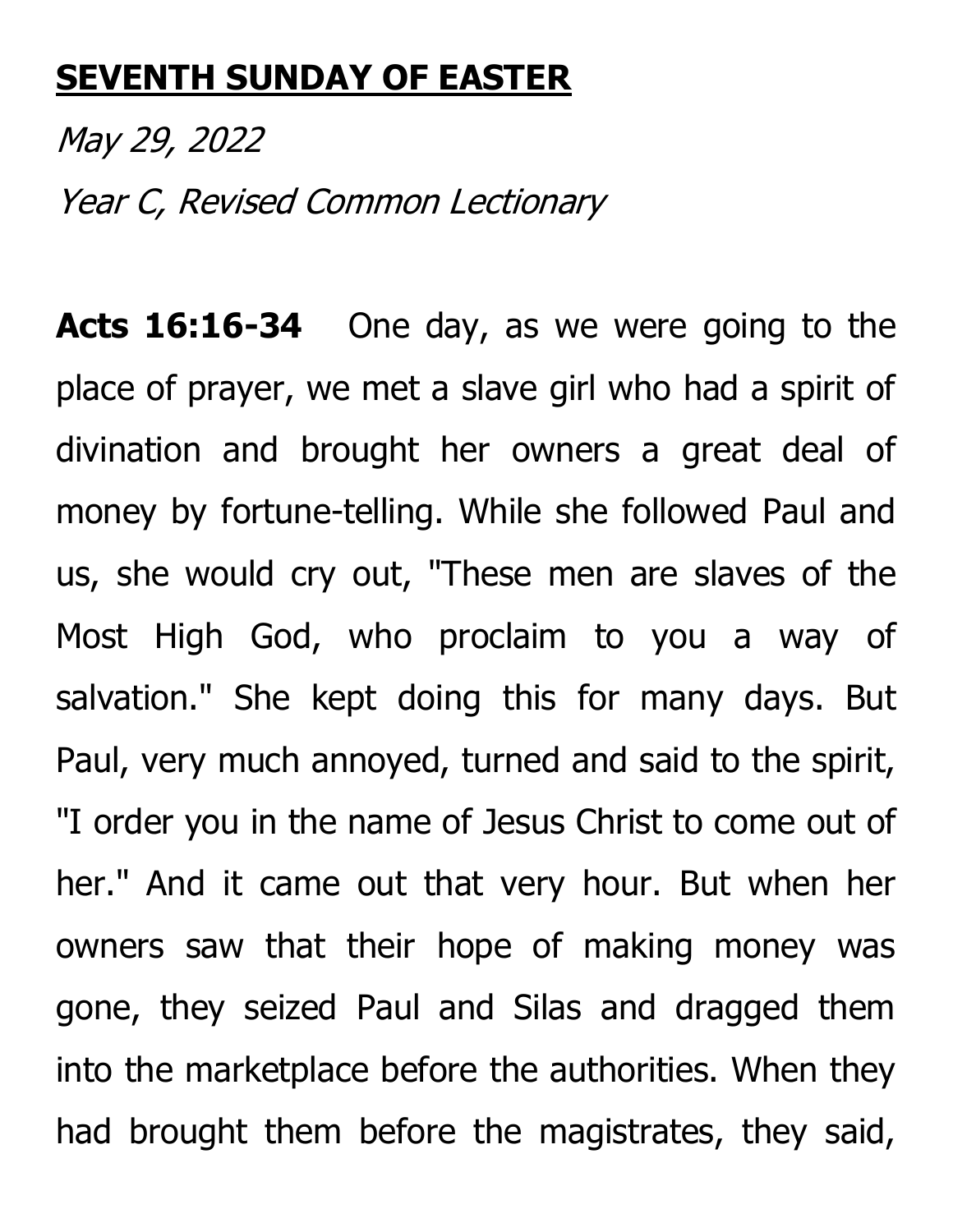"These men are disturbing our city; they are Jews and are advocating customs that are not lawful for us as Romans to adopt or observe." The crowd joined in attacking them, and the magistrates had them stripped of their clothing and ordered them to be beaten with rods. After they had given them a severe flogging, they threw them into prison and ordered the jailer to keep them securely. Following these instructions, he put them in the innermost cell and fastened their feet in the stocks. About midnight Paul and Silas were praying and singing hymns to God, and the prisoners were listening to them. Suddenly there was an earthquake, so violent that the foundations of the prison were shaken; and immediately all the doors were opened and everyone's chains were unfastened. When the jailer woke up and saw the prison doors wide open, he drew his sword and was about to kill himself, since he supposed that the prisoners had escaped. But Paul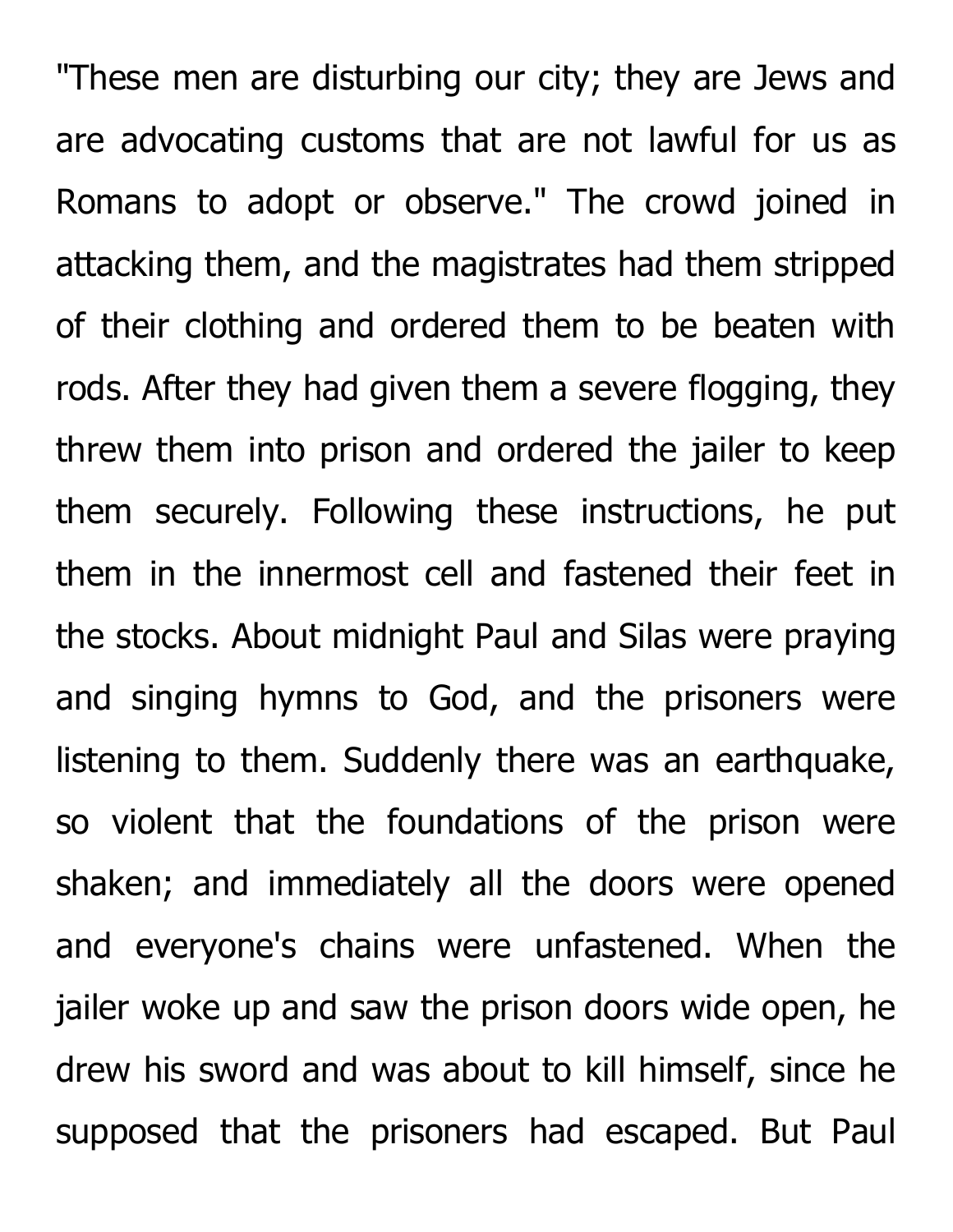shouted in a loud voice, "Do not harm yourself, for we are all here." The jailer called for lights, and rushing in, he fell down trembling before Paul and Silas. Then he brought them outside and said, "Sirs, what must I do to be saved?" They answered, "Believe on the Lord Jesus, and you will be saved, you and your household." They spoke the word of the Lord to him and to all who were in his house. At the same hour of the night he took them and washed their wounds; then he and his entire family were baptized without delay. He brought them up into the house and set food before them; and he and his entire household rejoiced that he had become a believer in God.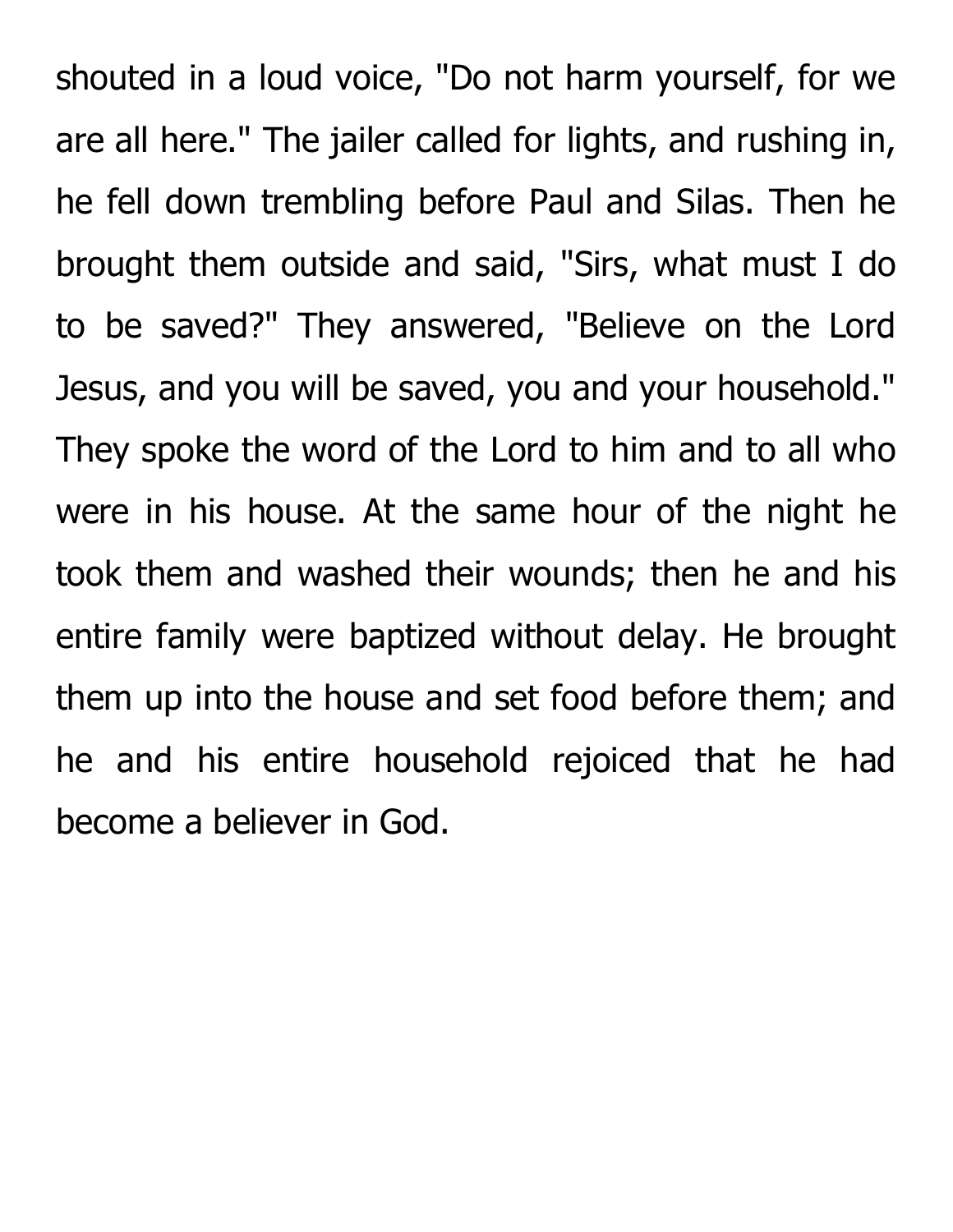**Psalm 97** The LORD is king! Let the earth rejoice; let the many coastlands be glad! Clouds and thick darkness are all around him; righteousness and justice are the foundation of his throne. Fire goes before him, and consumes his adversaries on every side. His lightnings light up the world; the earth sees and trembles. The mountains melt like wax before the LORD, before the Lord of all the earth. The heavens proclaim his righteousness; and all the peoples behold his glory. All worshipers of images are put to shame, those who make their boast in worthless idols; all gods bow down before him. Zion hears and is glad, and the towns of Judah rejoice, because of your judgments, O God. For you, O LORD, are most high over all the earth; you are exalted far above all gods. The LORD loves those who hate evil; he guards the lives of his faithful; he rescues them from the hand of the wicked. Light dawns for the righteous, and joy for the upright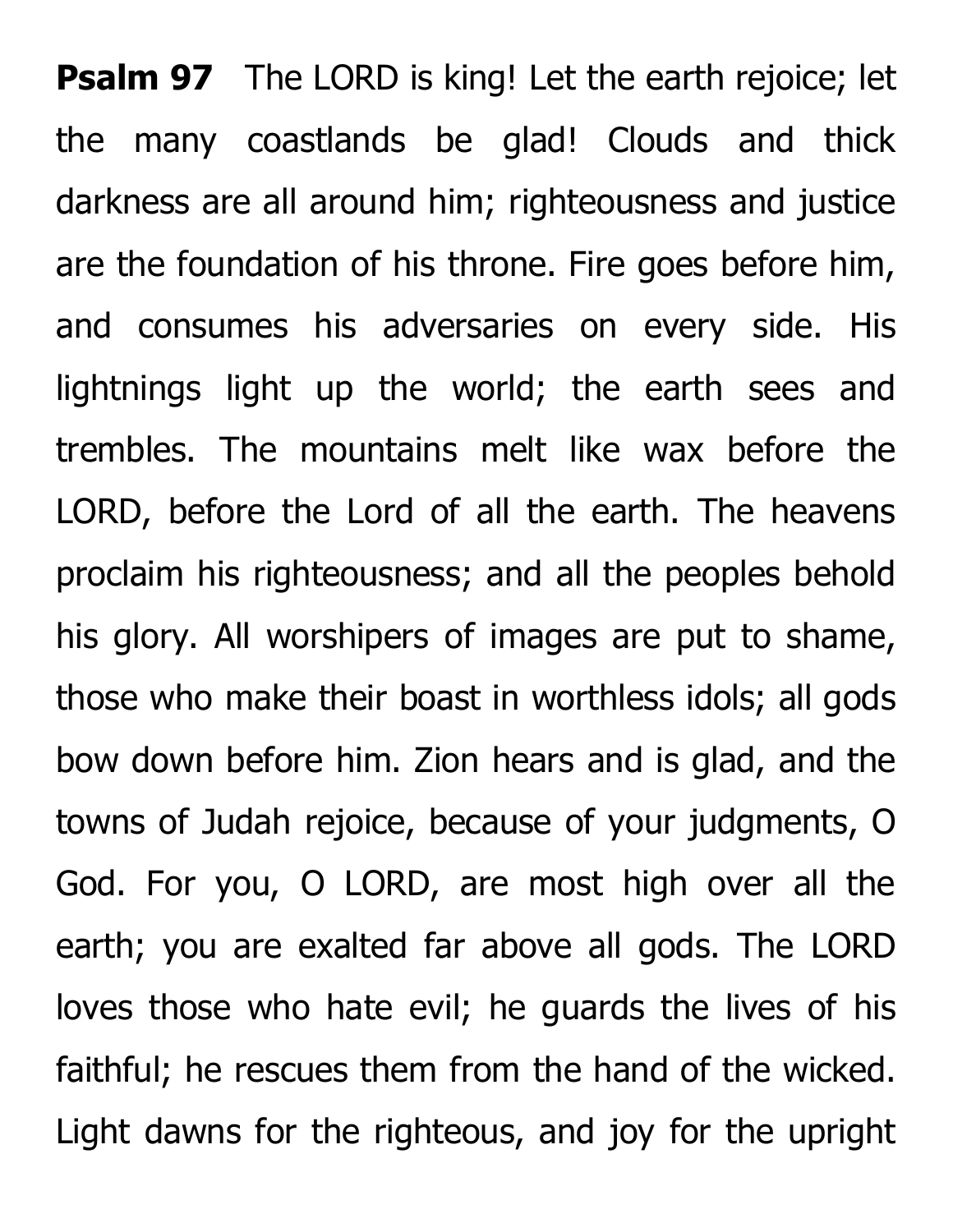in heart. Rejoice in the LORD, O you righteous, and give thanks to his holy name!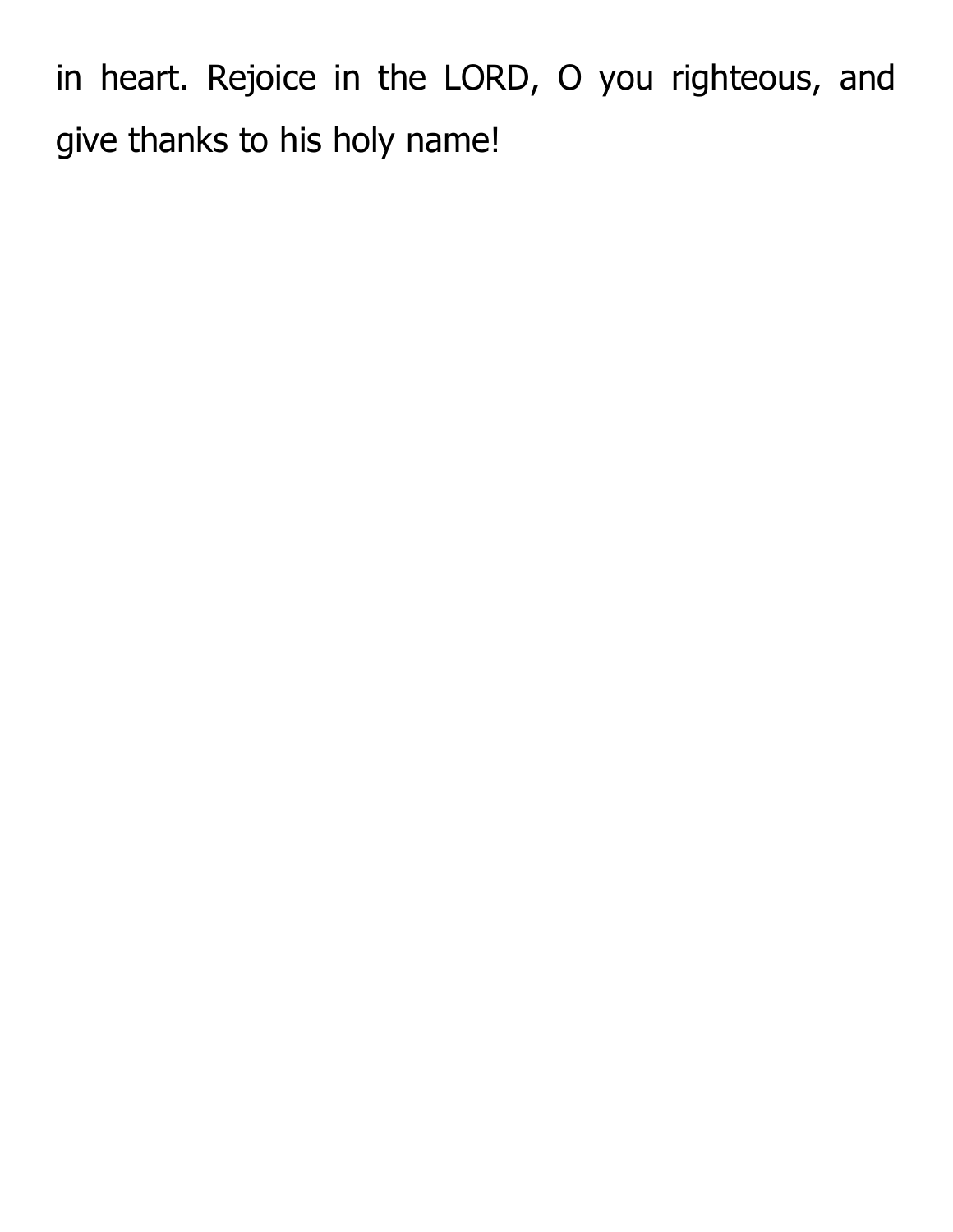**Revelation 22:12-14, 16-17, 20-21** "See, I am coming soon; my reward is with me, to repay according to everyone's work. I am the Alpha and the Omega, the first and the last, the beginning and the end." Blessed are those who wash their robes, so that they will have the right to the tree of life and may enter the city by the gates. "It is I, Jesus, who sent my angel to you with this testimony for the churches. I am the root and the descendant of David, the bright morning star." The Spirit and the bride say, "Come." And let everyone who hears say, "Come." And let everyone who is thirsty come. Let anyone who wishes take the water of life as a gift. The one who testifies to these things says, "Surely I am coming soon." Amen. Come, Lord Jesus! The grace of the Lord Jesus be with all the saints. Amen.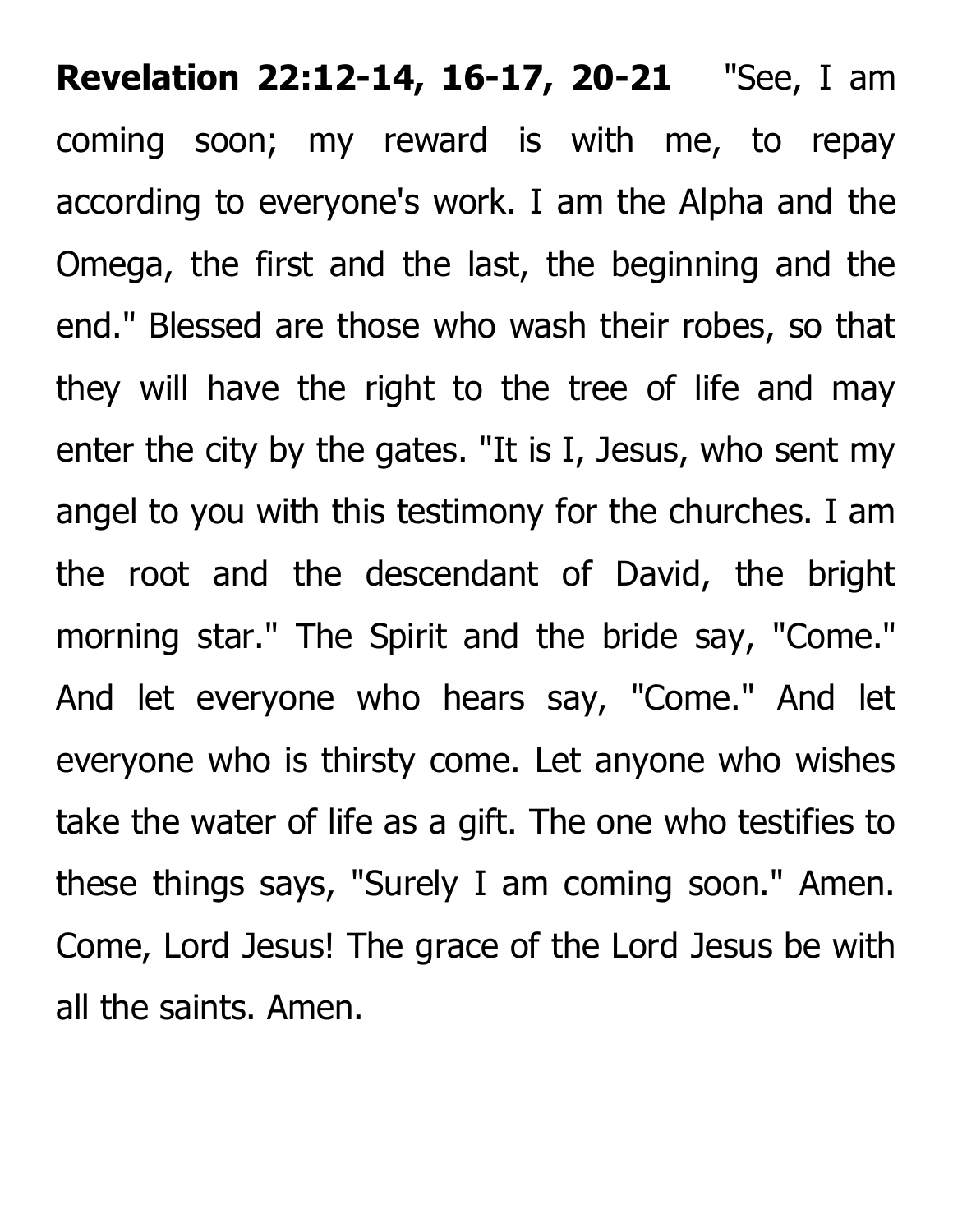**John 17:20-26** "I ask not only on behalf of these, but also on behalf of those who will believe in me through their word, that they may all be one. As you, Father, are in me and I am in you, may they also be in us, so that the world may believe that you have sent me. The glory that you have given me I have given them, so that they may be one, as we are one, I in them and you in me, that they may become completely one, so that the world may know that you have sent me and have loved them even as you have loved me. Father, I desire that those also, whom you have given me, may be with me where I am, to see my glory, which you have given me because you loved me before the foundation of the world. "Righteous Father, the world does not know you, but I know you; and these know that you have sent me. I made your name known to them, and I will make it known, so that the